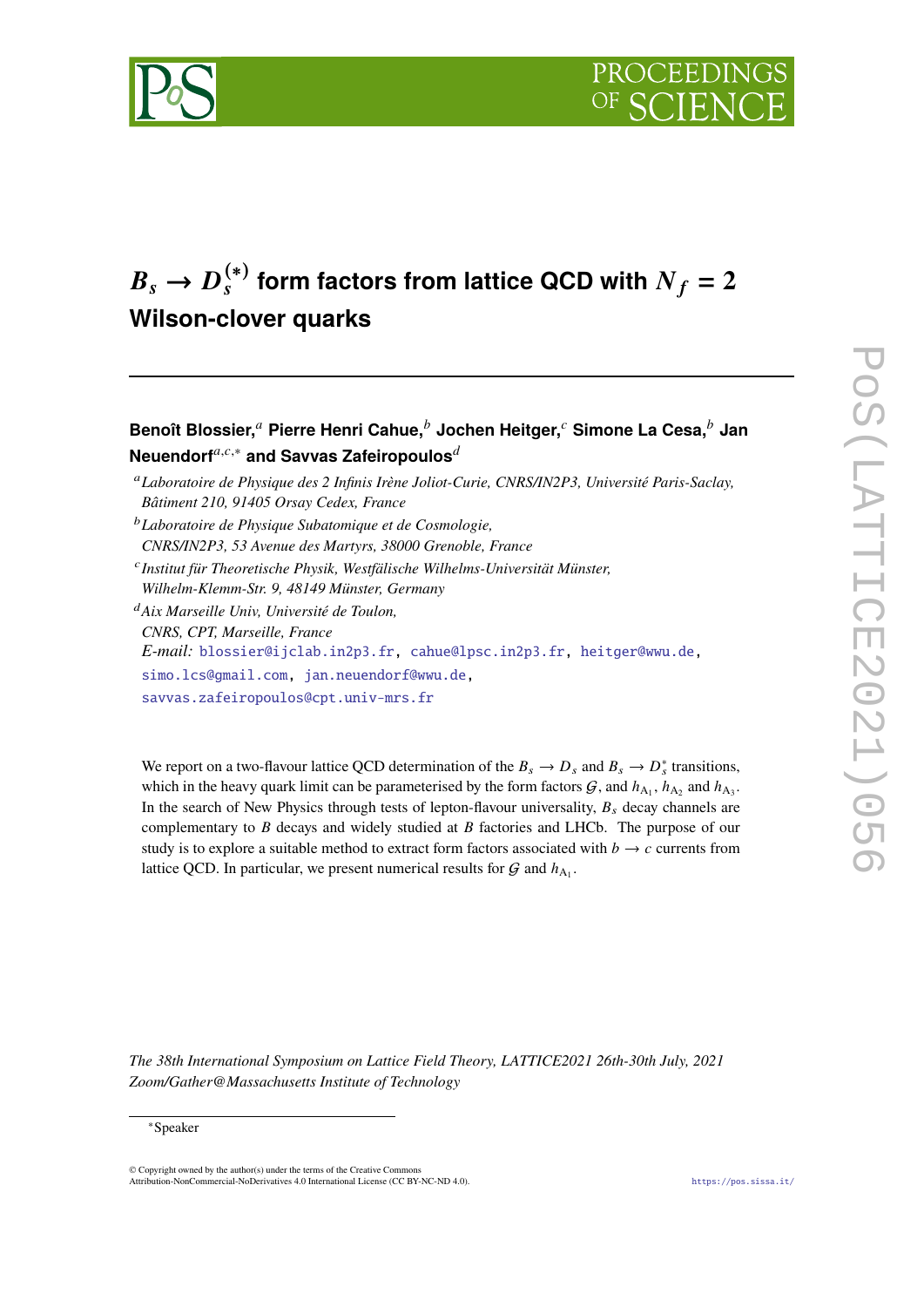# **1. Motivation and preliminary remarks**

The purpose of this work is to study whether Wilson-Clover fermions, in combination with the step-scaling in mass method  $[1, 2]$  $[1, 2]$  $[1, 2]$ , allow for the extraction of reliable results for  $B$  decays, as far as cut-off effects and contamination by excited states are concerned. We perform an analysis on  $N_f = 2$  ensembles, created by the CLS effort. The work presented here is described in more detail in the corresponding article [\[3\]](#page-6-2).

We consider the semi leptonic decay  $B_s$  to  $D_s^{(*)}$ , as sketched in fig. [1.](#page-1-0)



<span id="page-1-0"></span>**Figure 1:** Schematic of the decay  $\overline{B}_s^0 \to D_s^{+(*)} \ell^- \overline{\nu}_{\ell}$ 

The decay width includes the CKM matrix element  $V_{cb}$  as well as a form factor that encodes the long-distance dynamics of QCD. Our main focus is on  $B_s \to D_s$ , where this factor is called  $G$ .

$$
\frac{d\Gamma_{B_s \to D_s}}{dw} \propto |V_{cb}|^2 \cdot |\mathcal{G}(w)|^2 \cdot G_F^2 (m_{B_s} + m_{D_s})^2, \tag{1}
$$

where  $w = \frac{E_{D_s}}{m_D}$  $\frac{E_{D_s}}{m_{D_s}}$  is the relative velocity of the  $D_s^{(*)}$  meson. It is  $h_{A_1}$  for  $B_s \to D_s^*$ .

The strong contribution only depends on  $w$ . It is suitable to describe physics of heavy-light mesons by means of Heavy Quark Effective Theory (HQET). In first approximation, the light degrees of freedom live in the potential created by a static source of colour. We are interested in the zero recoil case, where  $w = 1$ . In the heavy quark limit, Heavy Quark Symmetry implies that  $G^{m_h \to \infty}(1) = 1$ . Since b and c are heavy, we can predict ab initio that  $G(1)$  is close to one.

The decay can be parametrised as

<span id="page-1-1"></span>
$$
\langle D_s(k)|\bar{b}\gamma_\mu c|B_s(p)\rangle = A_\mu(p,k)\mathcal{G}(w) + B_\mu(p,k)f_0(w),\tag{2}
$$

where all dependencies other than the momentum transfer have been absorbed. The left hand side is a matrix element, which can be accessed on the lattice [\[2\]](#page-6-1).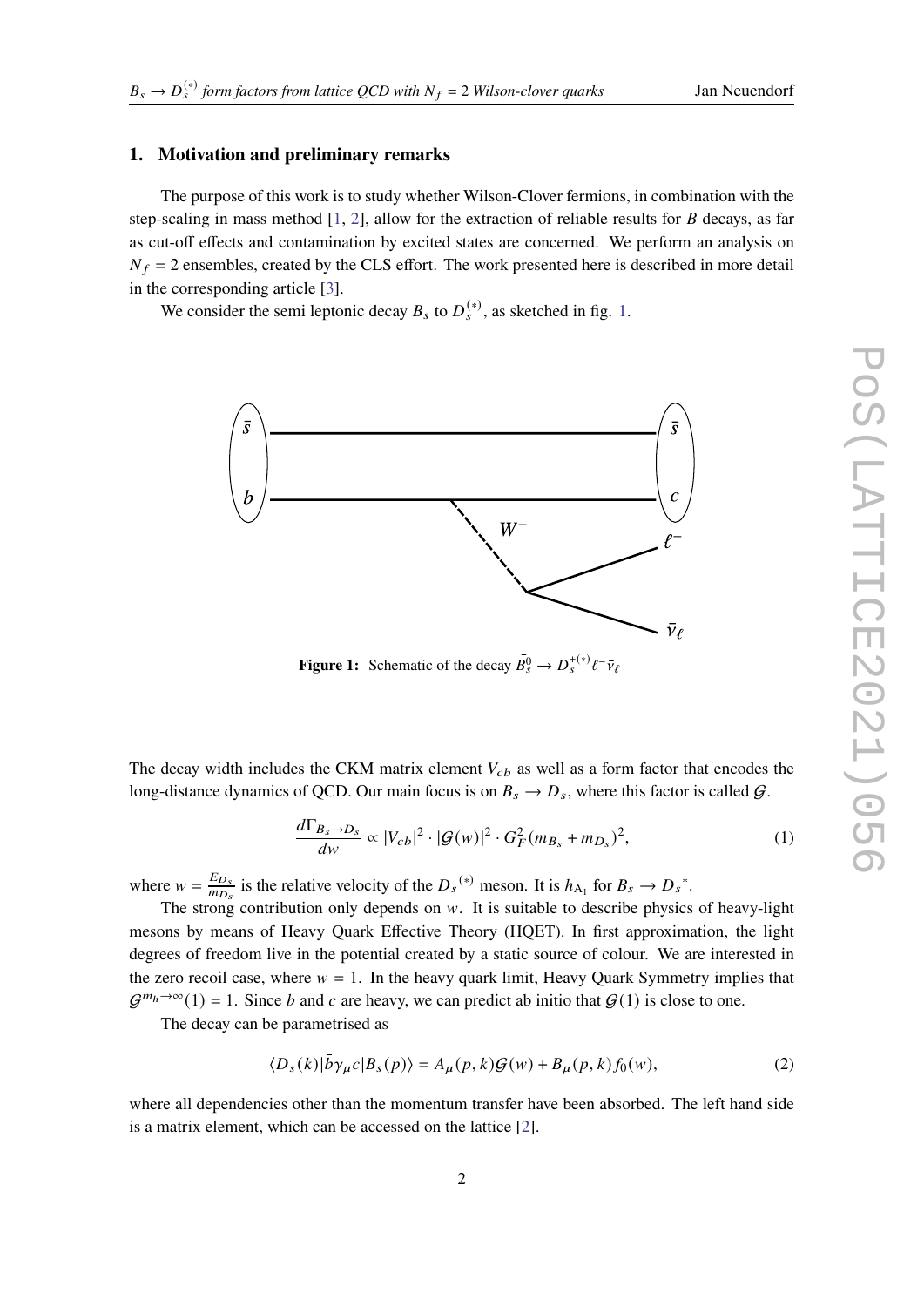<span id="page-2-0"></span>

**Figure 2:** Ratios  $\sigma$  at the different mass step-scaling steps.

#### **2. Mass step-scaling**

To control cut-off effects we have decided not to compute our observables directly at the b-quark scale. Instead, on each ensemble, a set of six meson masses  $m_{h_{i\in[0,\ldots,5]}}$  is chosen to fulfill,

$$
m_{h_0s} = m_{D_s},\tag{3}
$$

$$
\frac{m_{h_{i+1}s}}{m_{h_{i}s}} = \lambda \quad \text{with} \quad \lambda = \sqrt[6]{\frac{m_{B_s}}{m_{D_s}}}.
$$
\n(4)

The bare heavy quark mass is tuned to ensure these relations.

This approach has more advantages than just allowing us to extrapolate our results to the  $B_s$ mass. As mentioned in the previous section,  $G(w = 1)$  equals one at the elastic point  $m_{h_0 s} = m_{D_s}$ . We exploit this, by expressing  $G^{B_s \to D_s}(w = 1)$  as:

$$
\mathcal{G}^{B_s \to D_s}(w=1) = \mathcal{G}_{i=6}(1) = \frac{\mathcal{G}_6(1)}{\mathcal{G}_5(1)} \cdot \frac{\mathcal{G}_5(1)}{\mathcal{G}_4(1)} \cdot \dots \cdot \frac{\mathcal{G}_1(1)}{\mathcal{G}_0(1)} \cdot \mathcal{G}_0(1) \tag{5}
$$

$$
= \sigma_6 \cdot \sigma_5 \cdot \ldots \cdot \sigma_1 \quad \text{with} \quad \sigma_i = \frac{\mathcal{G}_i(1)}{\mathcal{G}_{i-1}(1)} \tag{6}
$$

We only need to consider the ratios of  $G$ 's, which leads to the cancellation of correlated errors and renormalization constants. But since we do not compute  $G_6$ , we do not get a value for  $\sigma_6$  either. This means that we have to perform some extrapolation to gain access to it. In Fig. [2](#page-2-0) we show that our ratios are compatible with a constant. Therefore, for our final results in section [5,](#page-4-0) we opted for computing our final result from the mean value  $\bar{\sigma}$  as  $G^{B_s \to D_s}(w = 1) = \overline{\sigma}^6$ .

For the computation of  $h_{A_1}$  we can gain no such advantage, since  $h_{A_1}^{D_s^* \to D_s} \neq 1$ . Nevertheless, we use the same approach for consistency.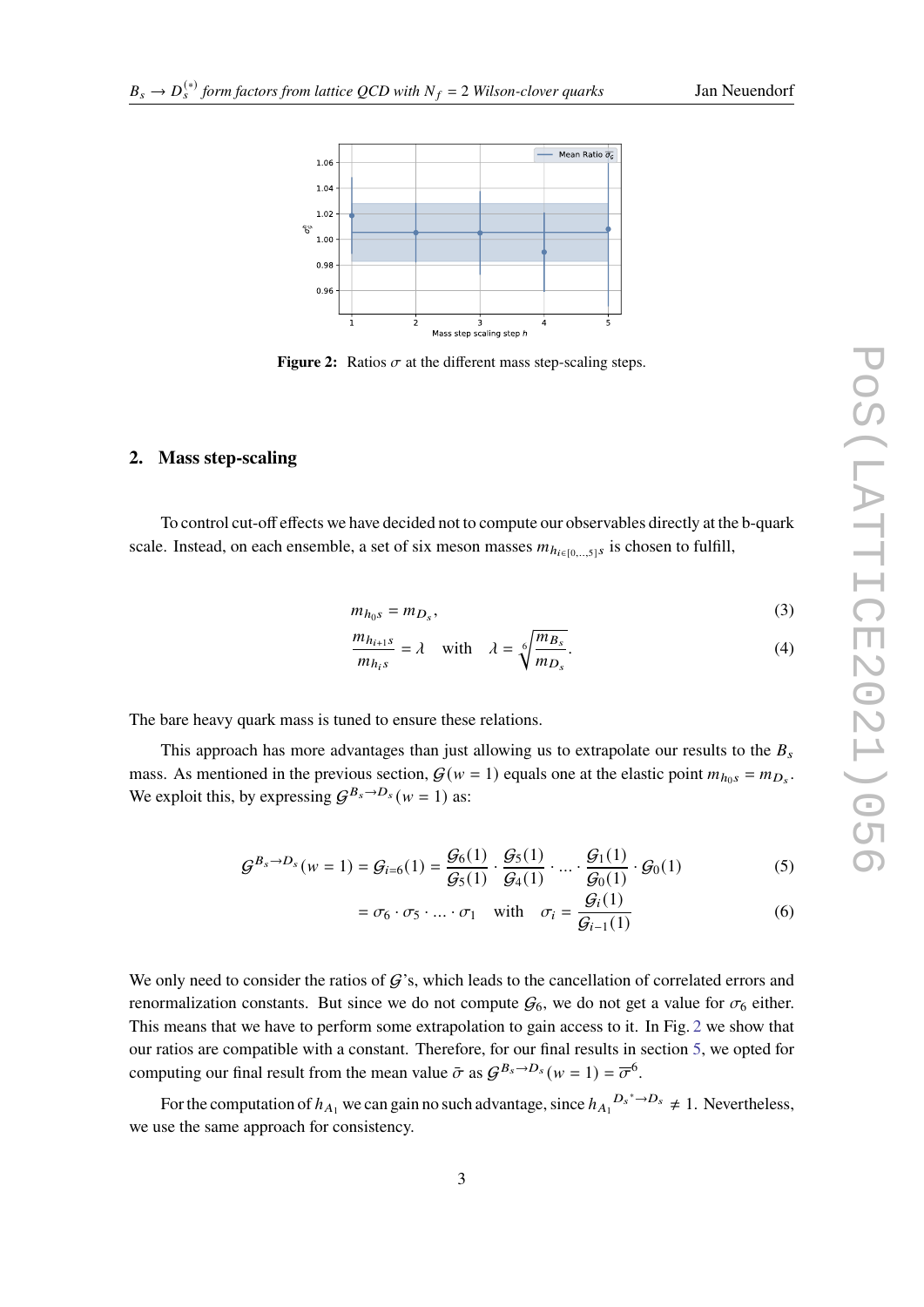## **3. Matrix elements**

Looking at the left hand side of eq. [\(2\)](#page-1-1), we can see the form  $\langle P|V|P\rangle$ . On the lattice, we compute a corresponding three-point correlation function:

<span id="page-3-0"></span>
$$
C_{ij}^{\theta}(\frac{T}{2}],t) = \sum_{\vec{x},\vec{y}} \langle P_{hs,i}(\frac{T}{2})V_{hc,\mu}^{I,\theta}(t)P_{cs,j}^{\dagger\theta}(0) \rangle
$$
  

$$
\xrightarrow{1 \ll t \ll \frac{T}{2}} \frac{Z_{H_s}Z_{D_s}}{4E_{H_s}E_{D_s}} e^{-E_{H_s}t}e^{-E_{D_s}(\frac{T}{2}-t)} \langle D_s(k)|\bar{b}\gamma_{\mu}c|H_s(p) \rangle, \qquad (7)
$$

where  $Z$  is the source amplitude. The bare matrix element at the left hand side of eq. [\(2\)](#page-1-1) appears. The source-sink-separation is kept constant at  $\frac{T}{2}$ , which is  $\geq 2$  fm for the studied ensembles.

Using the two point correlators belonging to the propagation of  $H_s$  and  $D_s^{(*)}$ , we can extract the energies and amplitudes and eliminate them from eq. [\(7\)](#page-3-0).

To optimise for a better overlap with the respective ground states of  $D_s^{(*)}$  and  $H_s$ , we made use of multiple smeared sources and sinks and the generalised eigenvalue problem (GEVP). The (ground state) eigenvectors were computed for the two point correlators. They could then also be used to project the three-point correlator (eq. [\(7\)](#page-3-0)), since the setup of the sources is consistent.

#### **4. Lattice details**

Our data were computed on eight different CLS ensembles with  $N_f = 2$  and  $O(a)$  improved Wilson-Clover fermions [\[4,](#page-6-3) [5\]](#page-6-4).



<span id="page-3-1"></span>**Figure 3:** Parameters of the used CLS ensembles.

The parameters of these ensembles are shown in Fig. [3.](#page-3-1) Hopping-parameters corresponding to cand s-quarks, as well as the appropriately tuned values for the mass step-scaling steps are known from previous works [\[6,](#page-6-5) [7\]](#page-6-6).

We are interested in the case of zero recoil ( $w = 1$ ). The kinematic vanishing of the spatial matrix element  $\langle D_s | V^i | B_s \rangle$  makes it impossible to extract G at  $w = 1$  directly. For  $h_{A_1}$  we do not have this problem. We need to calculate  $G$  with different momentum transfers and extrapolate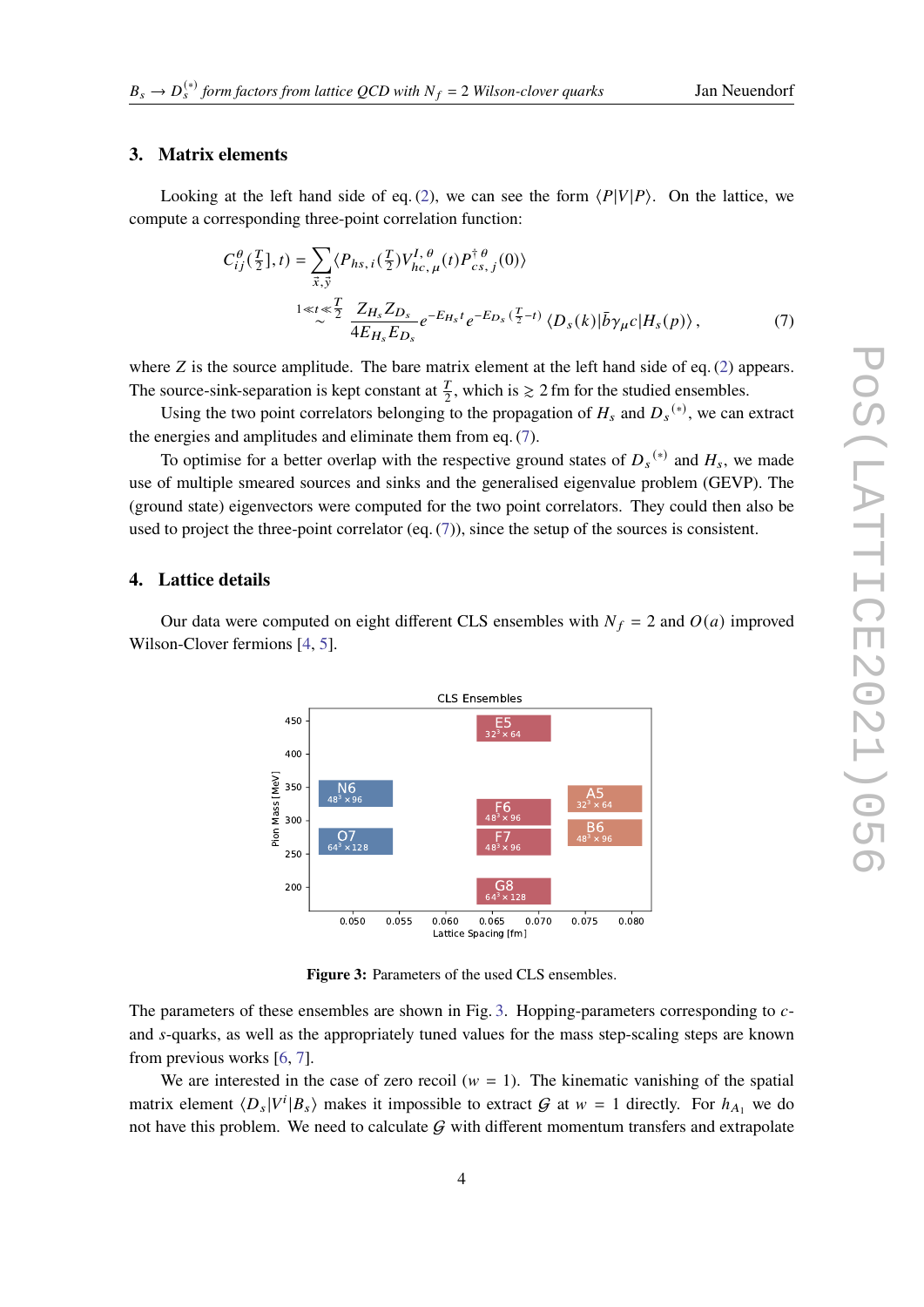

 $0.8$ 

<span id="page-4-3"></span> $0.00$  $0.02$  $0.06$  $0.08$  $0.10$  $1.00$  $1.01$  $1.02$ 1.03  $0.04$ W **Figure 4:** (*left*) Dispersion relation for  $D_s$  with twisted boundary conditions. (*right*) Exemplary extrapolation of  $G$  to  $w = 1$ .



**Figure 5:** Visualisation of the combined fit eq. [\(8\)](#page-4-1) and extrapolation to the physical point for  $G_{\text{elastic}}$ .

to zero recoil. To introduce momenta to the  $D_s$ , we impose spatial isotropic twisted-boundary conditions with a twisting angle  $\theta$  to the c-quark. On each ensemble we compute the correlators for six values of  $\theta$  as well as without twisting. In Fig. [4](#page-4-2) we see that the introduction of a spatial twistingangle for the c-quark does indeed inject the  $B_s$  with the expected momentum. Here  $w = \frac{E_{D_s}}{m_B}$  $rac{E_{D_s}}{m_{D_s}}$  is computed directly from the spectroscopy of the two point correlation functions. We obtain  $\hat{G}$  for all values of  $\theta$  and perform a linear extrapolation in  $(w - 1)$ . An example for this is shown in Fig. [4.](#page-4-2)

## <span id="page-4-0"></span>**5. Results at the physical point**

s

 $\frac{1}{2}$  1.06  $1.04$ 

> $1.02$ 1.00

<span id="page-4-2"></span> $1.14$ 

 $1.12$ 

 $1.1<sub>0</sub>$ 

For all observables  $\rho$ , which need to be extrapolated in this section, we use the following ansatz:

<span id="page-4-1"></span>
$$
o(a, m_{\pi}^2) = o_0 + o_1 \times (m_{\pi}^2 / m_{\pi}^{2, \text{physical}}) + o_2 \times (a / a_{\beta = 5.3})^2
$$
 (8)

$$
\implies o^{\text{physical}} = o(0, m_{\pi}^{2, \text{physical}}) = o_0 + o_1 \tag{9}
$$

For some quantities, other parameters such as heavy mass dependency and a dependency on a possible mistuning of the mass step-scaling steps has been tried as well [\[3\]](#page-6-2).

We have asserted that  $G(1)$  is equal to one at the elastic point. This can be shown from the lattice data by performing an extrapolation to the physical point. The result of this extrapolation is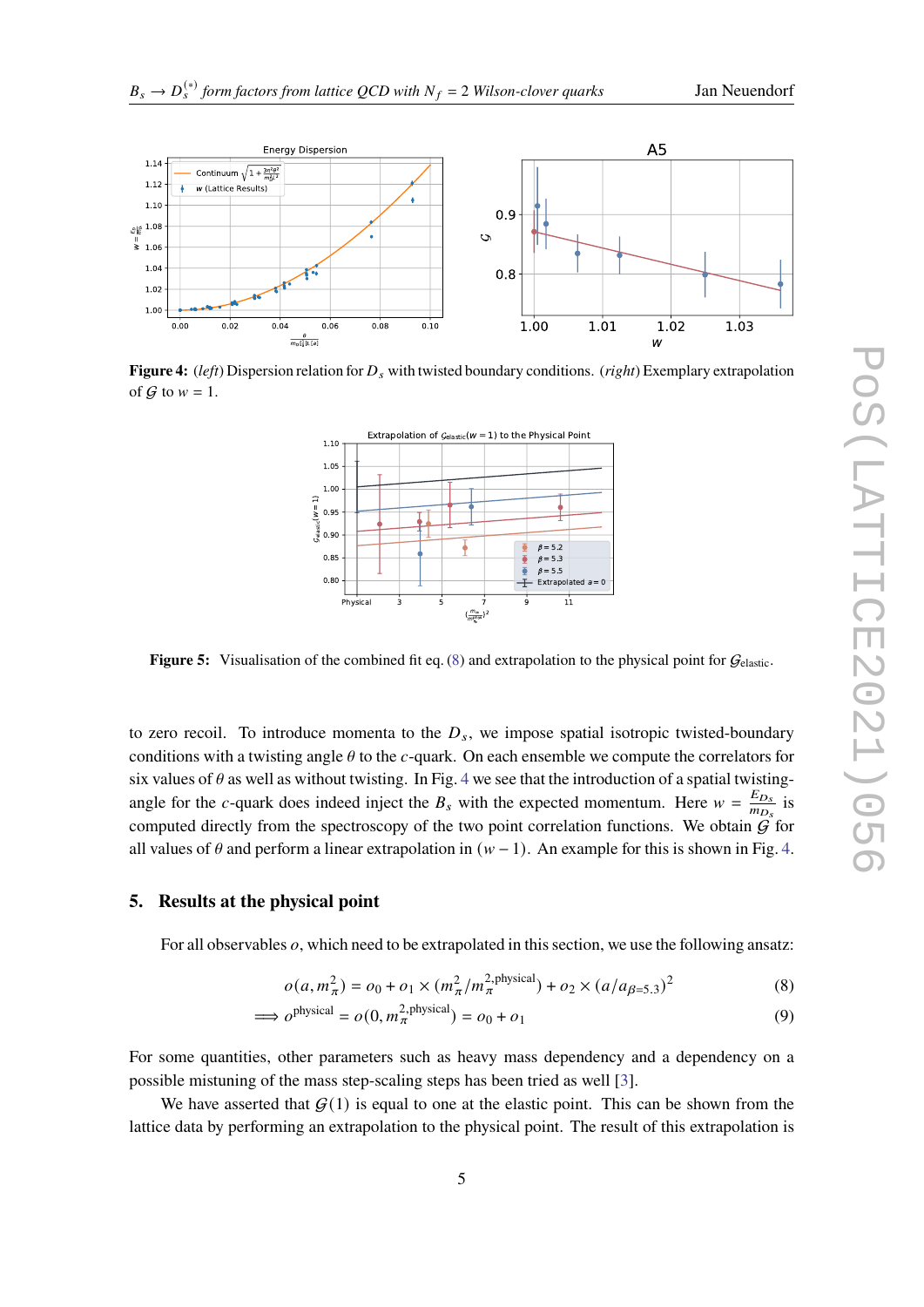<span id="page-5-0"></span>

**Figure 6:** Comparison to previous results for  $G$  (*left*) and  $h_{A_1}$  (*right*).

shown in Fig. [5.](#page-4-3) It is indeed compatible with one.

In the case of  $G$  we only need to consider the ratios between successive mass step-scaling steps. These are computed directly on every ensemble to ensure the cancellation of correlated errors. Then the ratios are extrapolated (separately for every mass step-scaling step) to the physical point according to eq. [\(8\)](#page-4-1). A combined fit with additional parameters has been tried as well with compatible results. The resulting ratios at the physical point are shown in Fig. [2.](#page-2-0) We get a final result for  $\mathcal{G}$ :

$$
\mathcal{G}^{B_s \to D_s}(w=1) = \prod_{i=1}^{6} \sigma_i \approx \overline{\sigma}^6 = 1.03(14)
$$
 (10)

For  $h_{A_1}$  we obtain

$$
h_{A_1}^{B_s \to D_s^*}(1) = h_{A_1}^{D_s \to D_s^*}(1) \times \prod_{i=1}^6 \sigma_i^{h_{A_1}} \approx h_{A_1}^{D_s \to D_s^*}(1) \times (\overline{\sigma^{h_{A_1}}})^6
$$
 (11)

$$
= 0.825(83) \times (1.005(23))^{6} = 0.85(16). \tag{12}
$$

## **6. Discussion and conclusion**

In this exploratory  $N_f = 2$  study, we have obtained the form factors  $G(w = 1) = 1.03(14)$ and  $h_{A_1}(w = 1) = 0.86(16)$ , associated with the semileptonic decays  $B_s \to D_s$  and  $B_s \to D_s^*$ respectively, using the method of step-scaling in mass.

From Fig. [6,](#page-5-0) where we show a comparison to previous results, one infers that we are facing substantial statistical uncertainty. This might in part be explained by the large source-sink-separation. Moreover, the mass step scaling method itself has, of course, a significant impact on the error of the final result, since the ratios are all multiplied in the end. Most results, which were obtained by projecting with GEVP eigenvalues, are compatible with results obtained by using only the source with the largest gaussian smearing.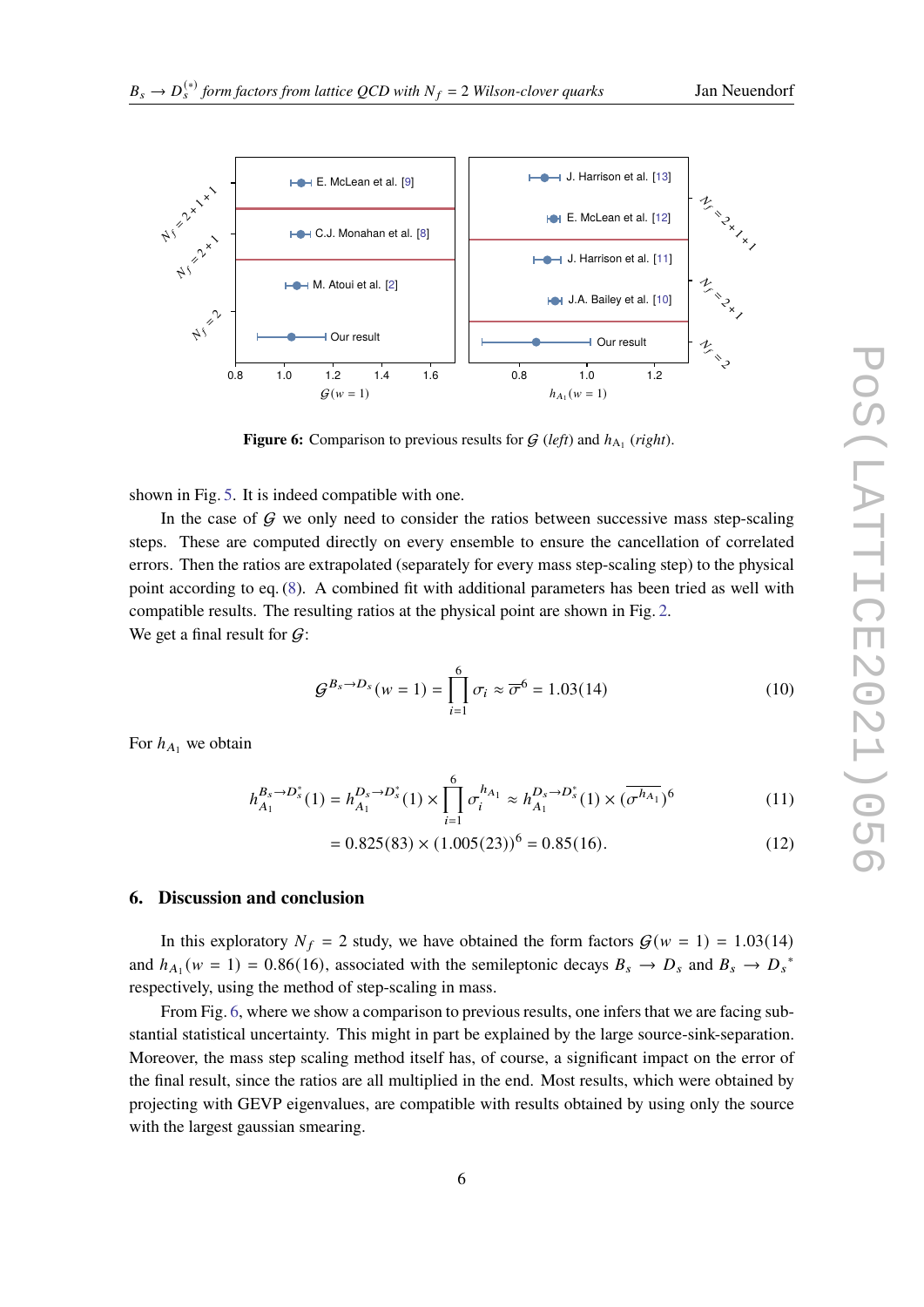We also observed that small momenta injected by twisted-boundary conditions provide a stable extrapolation to the point of zero recoil.

Finally, as can be seen in Fig. [2,](#page-2-0) the data are not sensitive to the change in the heavy mass  $M_{h,s}$ .

#### **Acknowledgment**

This project is supported by Agence Nationale de la Recherche under the contract ANR-17- CE31-0019 (B.B. and J.N.). This work was granted access to the HPC resources of CINES and IDRIS (2018-A0030506808, 2019-A0050506808, 2020-A0070506808 and 2020-A0080502271) by GENCI. We also gratefully acknowledge the computing time granted on SuperMUC-NG (project ID pn72gi) by the Leibniz Supercomputing Centre of the Bavarian Academy of Sciences and Humanities at Garching near Munich and thank its staff for their support. The authors are grateful to the colleagues of the CLS effort for having provided the gauge field ensembles used in the present work. This work is supported by the Deutsche Forschungsgemeinschaft (DFG) through the Research Training Group "GRK 2149: Strong and Weak Interactions – from Hadrons to Dark Matter" (J.N. and J.H.).

# **References**

- <span id="page-6-0"></span>[1] (ETM), B. Blossier et al., *A Proposal for B-physics on current lattices*, *JHEP* **04** [\(2010\) 049,](http://dx.doi.org/10.1007/JHEP04(2010)049) [[0909.3187](http://arxiv.org/abs/0909.3187)].
- <span id="page-6-1"></span>[2] M. Atoui, D. Becirevic, V. Morénas and F. Sanfilippo, *Lattice QCD study of*  $B_s \to D_s \ell \bar{\nu}_{\ell}$ *decay near zero recoil*, *PoS* **[LATTICE2013](http://dx.doi.org/10.22323/1.187.0384)** (2014) 384, [[1311.5071](http://arxiv.org/abs/1311.5071)].
- <span id="page-6-2"></span>[3] B. Blossier, P.-H. Cahue, J. Heitger, S. LaCesa, J. Neuendorf and S. Zafeiropoulos, *On the*  $extraction of B_s \rightarrow D_s^{(*)}$  form factors from  $N_f$  = 2 lattice QCD, 2110 .10061.
- <span id="page-6-3"></span>[4] B. Sheikholeslami and R. Wohlert, *Improved Continuum Limit Lattice Action for QCD with Wilson Fermions*, *[Nucl. Phys. B](http://dx.doi.org/10.1016/0550-3213(85)90002-1)* **259** (1985) 572.
- <span id="page-6-4"></span>[5] (ALPHA), M. Lüscher, S. Sint, R. Sommer, P. Weisz and U. Wolff, *Nonperturbative O(a) improvement of lattice QCD*, *[Nucl. Phys. B](http://dx.doi.org/10.1016/S0550-3213(97)00080-1)* **491** (1997) 323–343, [[hep-lat/9609035](http://arxiv.org/abs/hep-lat/9609035)].
- <span id="page-6-5"></span>[6] (ALPHA), P. Fritzsch, F. Knechtli, B. Leder, M. Marinkovic, S. Schaefer, R. Sommer et al., *The strange quark mass and lambda parameter of two flavor qcd*, *[Nuclear Physics B](http://dx.doi.org/10.1016/j.nuclphysb.2012.07.026)* **865** [\(Dec, 2012\) 397–429.](http://dx.doi.org/10.1016/j.nuclphysb.2012.07.026)
- <span id="page-6-6"></span>[7] (ALPHA), J. Heitger, G. M. von Hippel, S. Schaefer and F. Virotta, *Charm quark mass and D-meson decay constants from two-flavour lattice QCD*, *PoS* **[LATTICE2013](http://dx.doi.org/10.22323/1.187.0475)** (2014) 475, [[1312.7693](http://arxiv.org/abs/1312.7693)].
- <span id="page-6-7"></span>[8] C. J. Monahan, H. Na, C. M. Bouchard, G. P. Lepage and J. Shigemitsu,  $B_s \to D_s \ell v$  Form *Factors and the Fragmentation Fraction Ratio*  $f_s/f_d$ , *[Phys. Rev. D](http://dx.doi.org/10.1103/PhysRevD.95.114506)* 95 (2017) 114506, [[1703.09728](http://arxiv.org/abs/1703.09728)].